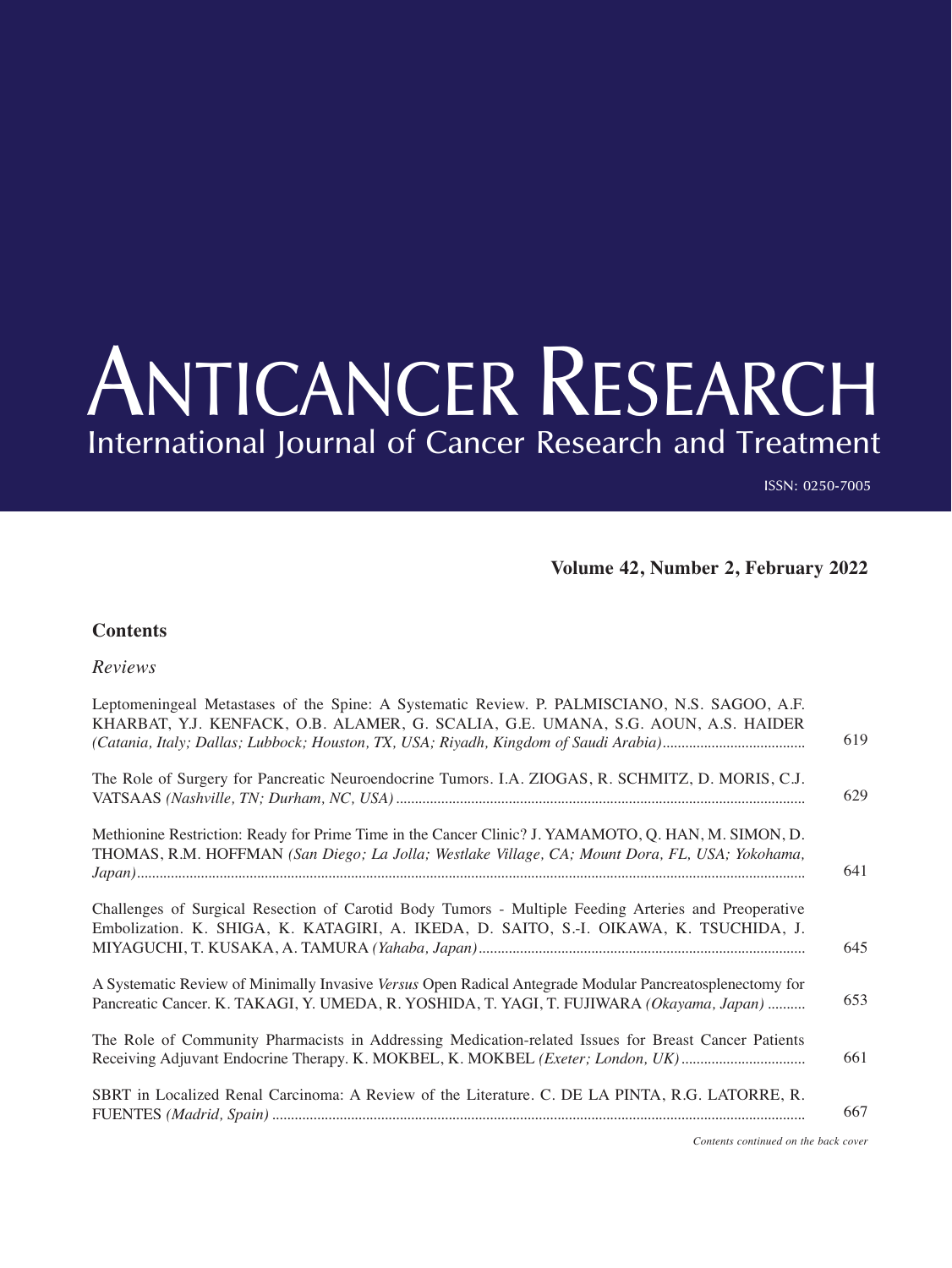| Comparison With Standardized Techniques. S. DAVAKIS, A. CHARALABOPOULOS, E. KYROS, P.<br>675                                                                                                                                                                                                                                                                                                |
|---------------------------------------------------------------------------------------------------------------------------------------------------------------------------------------------------------------------------------------------------------------------------------------------------------------------------------------------------------------------------------------------|
| <b>Experimental Studies</b>                                                                                                                                                                                                                                                                                                                                                                 |
| The A20/TNFAIP3-CDC20-CASP1 Axis Promotes Inflammation-mediated Metastatic Disease in Triple-negative<br>681                                                                                                                                                                                                                                                                                |
| CHFR-Promoter-Methylation Status Is Predictive of Response to Irinotecan-based Systemic Chemotherapy in<br>Advanced Colorectal Cancer. T. HAGIWARA, K. SUGIMOTO, H. MOMOSE, T. IRIE, K. HONJO, Y.<br>OKAZAWA, M. KAWAI, S. KAWANO, S. MUNAKATA, M. TAKAHASHI, Y. KOJIMA, N. SERIZAWA, A.<br>NAGAHARA, R.M. HOFFMAN, M.V. BROCK, K. SAKAMOTO (Tokyo, Japan; San Diego, CA; Baltimore,<br>697 |
| A Novel Molecular Target in EGFR-mutant Lung Cancer Treated With the Combination of Osimertinib and<br>Pemetrexed. N. TAKANO, M. SEIKE, T. SUGANO, K. MATSUDA, K. HISAKANE, A. YOSHIKAWA, S.<br>709                                                                                                                                                                                         |
| Ko143 Reverses MDR in Glioblastoma via Deactivating P-Glycoprotein, Sensitizing a Resistant Phenotype to<br>TMZ Treatment. S.D. LUSTIG, S.K. KODALI, S.L. LONGO, S. KUNDU, M.S. VIAPIANO (Nashville, TN;<br>723                                                                                                                                                                             |
| Oral-recombinant Methioninase Converts an Osteosarcoma from Methotrexate-resistant to -sensitive in a Patient-<br>derived Orthotopic-xenograft (PDOX) Mouse Model. Y. AOKI, Y. TOME, Q. HAN, J. YAMAMOTO, K.<br>HAMADA, N. MASAKI, Y. KUBOTA, M. BOUVET, K. NISHIDA, R.M. HOFFMAN (San Diego; La Jolla,<br>731                                                                              |
| High Incidence of Lymph-node Metastasis in a Pancreatic-cancer Patient-derived Orthotopic Xenograft (PDOX)<br>NOG-Mouse Model. N. SUGISAWA, K. MIYAKE, T. HIGUCHI, H. OSHIRO, J.H. PARK, K. KAWAGUCHI,<br>739                                                                                                                                                                               |
| Exosomal p38 Mitogen-activated Protein Kinase Promotes Tumour Repopulation in TP53-mutated Bile Duct<br>745                                                                                                                                                                                                                                                                                 |
| One DNA Methylation Regulates CHIP Gene Expression of Human Breast Cancer and Predicts Recurrence. T.<br>GOHNO, T. HANAMURA, M. KUROSUMI, H. TAKEI, Y. YAMAGUCHI, S.-I. HAYASHI (Sendai; Saitama,<br>759                                                                                                                                                                                    |
| The Natural Estrogen Receptor Beta Agonist Silibinin as a Promising Therapeutic Tool in Diffuse Large B-cell<br>Lymphoma. E. ORTONA, S.L. LOCATELLI, M.T. PAGANO, B. ASCIONE, G. CAREDDU, M.L. DUPUIS,<br>M. MARCONI, C. CARLO-STELLA, W. MALORNI, P. MATARRESE, M. PIERDOMINICI (Rome; Rozzano,<br>767                                                                                     |
| Inhibition of Neurotoxicity/Anticancer Activity of Bortezomib by Caffeic Acid and Chlorogenic Acid. R.<br>MATSUDA, H. SAKAGAMI, S. AMANO, Y. IIJIMA, M. SANO, Y. UESAWA, N. TAMURA, Y. OISHI, H.<br>781                                                                                                                                                                                     |
| CRMP4 Up-regulates M2 Macrophages and Myeloid-derived Suppressor Cells to Promote Pancreatic Cancer in<br>Mice. Y. MINEGISHI, Y. HIROSHIMA, K. YAZAWA, S. SATO, Y. YABUSHITA, Y. HOMMA, R.<br>791                                                                                                                                                                                           |
| Contents continued on the preceding page                                                                                                                                                                                                                                                                                                                                                    |

Minimally Invasive Transcervical Esophagectomy With Mediastinal Lymphadenectomy for Cancer. A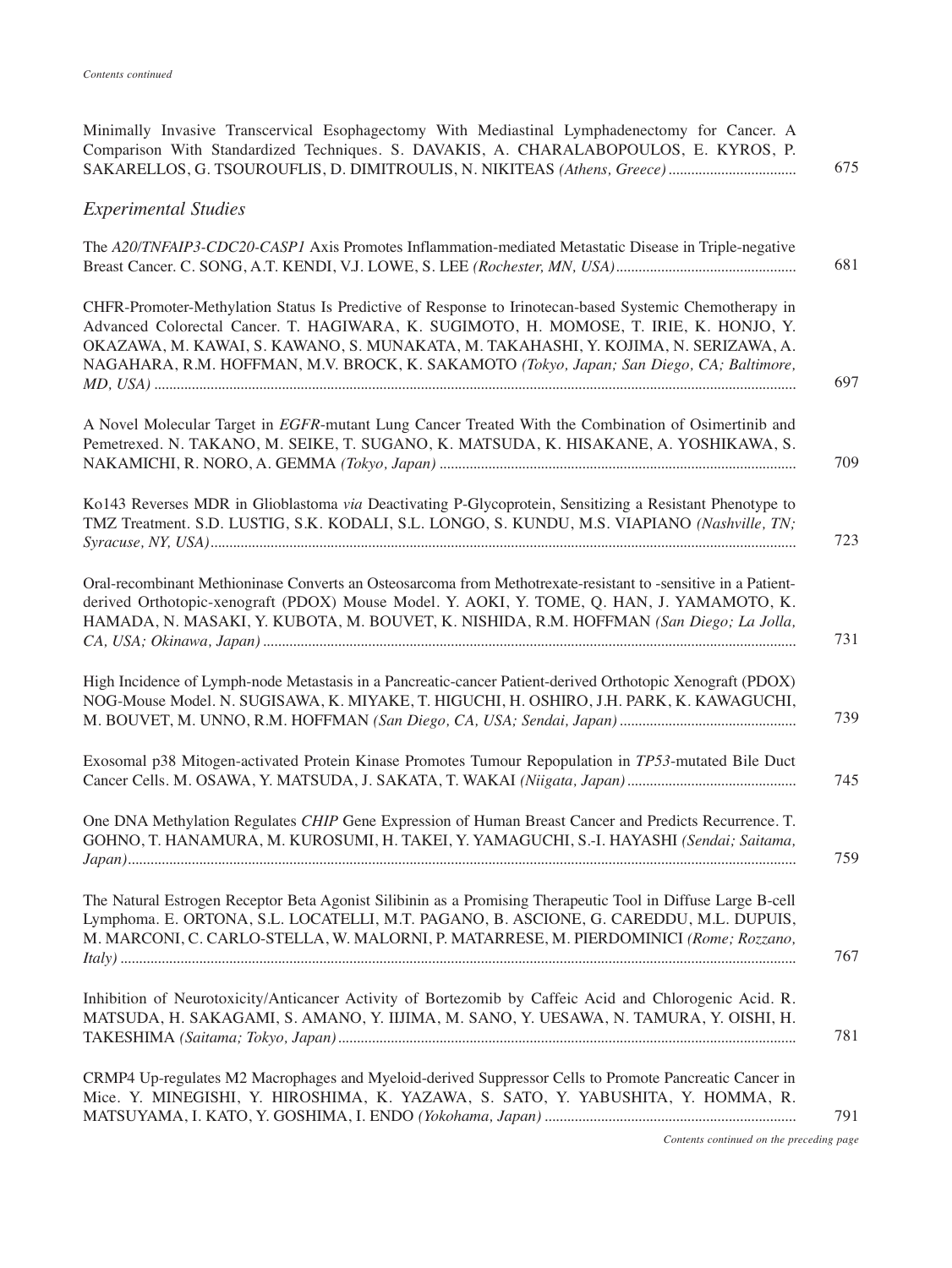| Therapeutic Response Evaluation in Advanced Melanoma Patients Incorporating Plasma cfDNA, LDH, VEGF,<br>PD-L1, and IFN- $\gamma$ Measurements. M.I. ITA, J.H. WANG, C.C. HEFFRON, D.G. POWER, Y. NOLAN, A.                                                                                                        | 801 |
|-------------------------------------------------------------------------------------------------------------------------------------------------------------------------------------------------------------------------------------------------------------------------------------------------------------------|-----|
| Micro-RNA378a-3p Induces Apoptosis in Sarcomatoid Renal Cell Carcinoma and Regulates POLR2A and<br>RUNX2 Expression. W.-H. WENG, K.-J. YU, J.-W. JHAN, S.-N. PANG, Y.-E. CHIOU, S.-T. PANG (Taipei;                                                                                                               | 811 |
| A Novel Injectable Hydrogel Matrix Loaded With 90Y Microspheres for the Treatment of Solid Tumors. A.<br>AMATO, P.L. CARRIERO, G. MCVIE, G. PAGANELLI (Milan; Meldola, Italy; Bristol, UK)                                                                                                                        | 827 |
| Effect of Thymidine Phosphorylase Gene Demethylation on Sensitivity to 5-Fluorouracil in Colorectal Cancer                                                                                                                                                                                                        | 837 |
| Snail Mucus Enhances Chemosensitivity of Triple-negative Breast Cancer Via Activation of the Fas Pathway.<br>C.-Y. HO, D.-W. HU, B.-R. CHEN, C.-C. YANG, C.-H. YAO, T. NI, W.-C. HO, Y.-S. CHEN, C.-Y. TU, W.-C.<br>CHANG, Y.-C. WU, C.-H. TANG, H.-C. HUANG, W.-C. HUANG, T.-S. LI (Taichung; Hsinchu; Changhua, | 845 |
| Inhibitory Effect of Oxaliplatin-loaded Engineered Milk Extracellular Vesicles on Tumor Progression. G. GO,                                                                                                                                                                                                       | 857 |
| Enhancement of Radiation Response Associated With Metformin in Hepatocellular Carcinoma: Preclinical<br>Animal and Clinical Cohort Study. W.I. JANG, M.-S. KIM, J.-H. JEONG, W. KIM, J.S. KIM (Seoul; Seongnam,                                                                                                   | 867 |
| Patterns of Tumor Vasculogenesis on a Chick Embryo Chorioallantoic Membrane In Vivo Model of Breast<br>Cancer. S. COMSA, A.-R. CEAUSU, R. POPESCU, A.-M. CIMPEAN, S. SARB, M. RAICA (Timisoara,                                                                                                                   | 877 |
| BAX But Not BCL2 Is Necessary for Apoptosis in Neuroblastoma Cells Treated With Casiopeína® IIIia. L.A.<br>JAIME-MARTINEZ, M.L. MARTINEZ-PACHECO, L. RUIZ-AZUARA, C. MEJIA (Querétaro; Mexico City,                                                                                                               | 885 |

## *Clinical Studies*

| Postoperative Treatment of Resectable Pancreatic Cancer With Positive Peritoneal Lavage Cytology: A<br>Multicentre Retrospective Study. A. TODAKA, S. NARA, F. MOTOI, S. MORINAGA, R. TOSHIYAMA, R.<br>HIGUCHI, M. KONISHI, H. SHIRAKAWA, H. TSUMURA, H. OKUYAMA, H. NAGANO, K. SHIOJI, K.<br>SUGIMACHI, A. ASAGI, N. MIZUNO, J. FURUSE (Shizuoka; Tokyo; Miyagi; Yamagata; Kanagawa; Osaka; | 893 |
|----------------------------------------------------------------------------------------------------------------------------------------------------------------------------------------------------------------------------------------------------------------------------------------------------------------------------------------------------------------------------------------------|-----|
| Feasibility and Safety of Laparoscopic Gallbladder Resection for Gallbladder Tumours. H. IMAMURA, T.<br>ADACHI, T. TANAKA, H. MATSUSHIMA, T. HARA, A. SOYAMA, M. HIDAKA, S. EGUCHI (Nagasaki,                                                                                                                                                                                                | 903 |
| Peritumoral Hyperintensity at Hepatobiliary Phase Gadoxetic Acid-enhanced MRI in Hepatic Neuroendocrine                                                                                                                                                                                                                                                                                      | 911 |
| Outcomes of Intramedullary Nail Fixation for Metastatic Disease: Impending and Pathologic Fractures. A.R. OWEN,<br>M.E. UVODICH, V. SOMASUNDARAM, B.J. YUAN, P.S. ROSE, M.T. HOUDEK (Rochester, MN, USA)                                                                                                                                                                                     | 919 |

*Contents continued on the preceding page*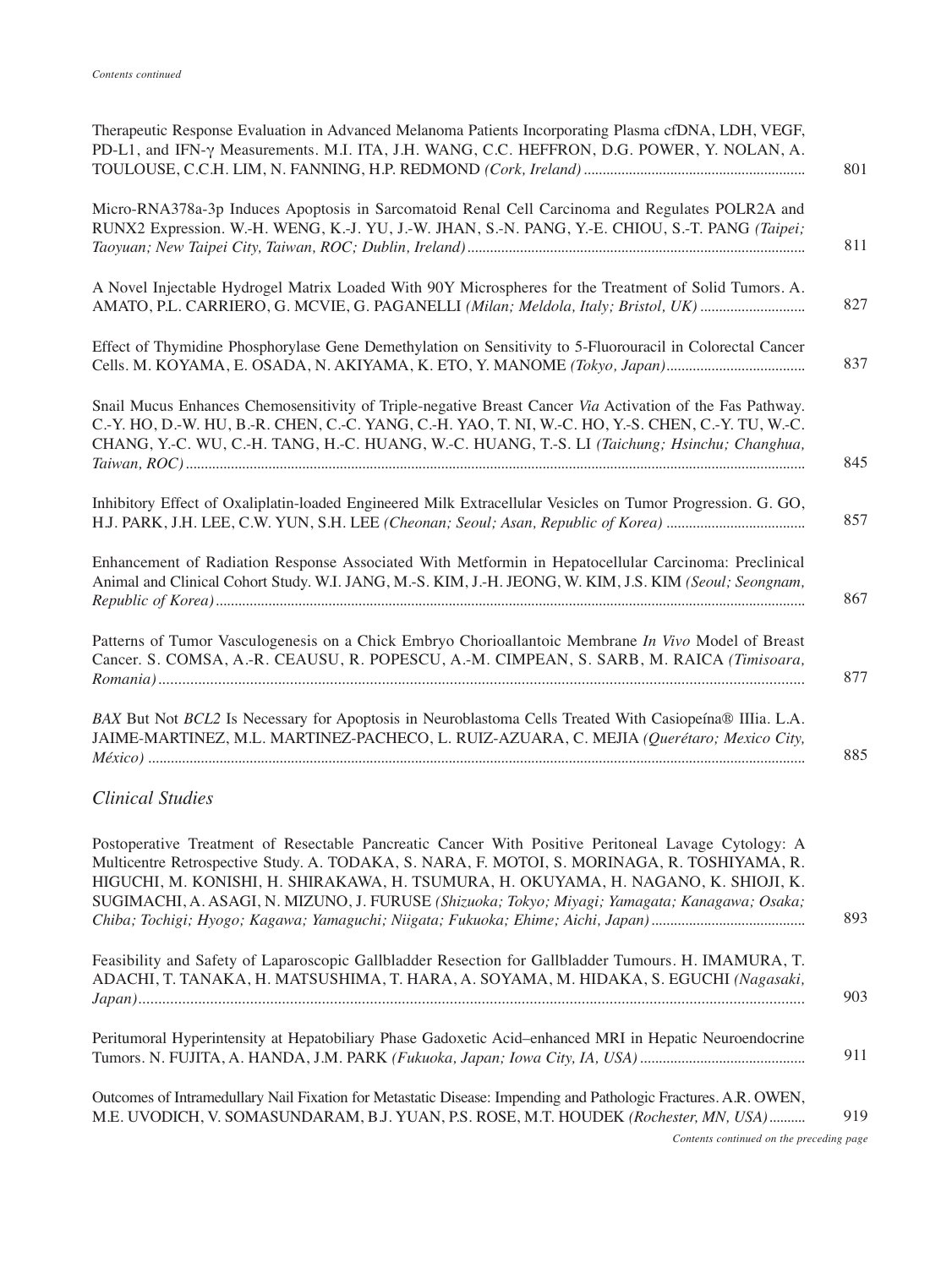| Implementation of Locoregional Adjuvant Radiotherapy for Breast Cancer in a Rural Healthcare Region: Toxicity<br>Outcomes in the Initial Cohort. C. NIEDER, J. RESSHEIM, E.C. HAUKLAND, B. MANNSÅKER (Bodø;                                                                                                                                                             | 923  |
|-------------------------------------------------------------------------------------------------------------------------------------------------------------------------------------------------------------------------------------------------------------------------------------------------------------------------------------------------------------------------|------|
| Sacral Chordoma: A Population-based Analysis of Epidemiology and Survival Outcomes. M. SCAMPA, E.<br>TESSITORE, D.E. DOMINGUEZ, D. HANNOUCHE, N.C. BUCHS, D.F. KALBERMATTEN, C.M.                                                                                                                                                                                       | 929  |
| Utility of Follow-up With Absolute Lymphocyte Count in Patients Undergoing Eribulin Treatment for Early<br>Detection of Progressive Advanced or Metastatic Breast Cancer. W. GOTO, S. KASHIWAGI, K. TAKADA, Y.<br>ASANO, T. MORISAKI, M. SHIBUTANI, H. TANAKA, K. HIRAKAWA, M. OHIRA (Osaka, Japan)                                                                     | 939  |
| Computed Tomography-assessed Skeletal Muscle Index and Skeletal Muscle Radiation Attenuation in Patients<br>With Ovarian Cancer Treated With Primary Surgery Followed by Platinum-based Chemotherapy: A Single-center<br>Italian Study. A. GADDUCCI, E. SIMONETTI, F. MEZZAPESA, S. COSIO, M. MICCOLI, J. FREY, R.                                                      | 947  |
| Hope as a Lifeline: Imatinib Discontinuation in Patients With Oligometastatic Gastrointestinal Stromal Tumours.                                                                                                                                                                                                                                                         | 955  |
| Circulating Markers of Neutrophil Extracellular Traps (NETs) in Patients With Ovarian Tumors. A. DOBILAS,                                                                                                                                                                                                                                                               | 965  |
| Comparative Efficacy of Combination Therapy of Ipilimumab Plus Nivolumab for Non-clear Cell Renal Cell<br>Carcinoma. Y. BANDO, J. FURUKAWA, Y. OKAMURA, T. HARA, T. TERAKAWA, Y. NAKANO, M.                                                                                                                                                                             | 973  |
| Treatment Efficacy of PD-1 Inhibitor Therapy in Patients With Recurrent and/or Metastatic Salivary Gland<br>Carcinoma. K. HASHIMOTO, R. YASUMATSU, R. KUGA, T. HONGO, H. YAMAMOTO, M. MATSUO, T.<br>WAKASAKI, R. JIROMARU, T. MANAKO, S. TOH, M. MASUDA, M. YAMAUCHI, Y. KURATOMI, H.<br>URYU, T. NAKASHIMA, A. TAMAE, R. TANAKA, M. TAURA, T. TAKEUCHI, T. YOSHIDA, T. | 981  |
| Intensified Total Neoadjuvant Therapy Versus Intensified Concurrent Chemoradiotherapy in Locally Advanced<br>Rectal Cancer: A Propensity Score Matching Analysis. F. DE FELICE, D. MUSIO, F. IAFRATE, S.<br>CAPONNETTO, V. PICONE, G. D'AMBROSIO, F.M. MAGLIOCCA, F. TOZZI, G. DE TOMA, V.                                                                              | 991  |
| Second-look Surgery Detects Low Volume Recurrent Disease Following Cytoreductive Surgery for Peritoneal<br>Carcinomatosis. A. MATAR, K. ALTOUKHI, A. TSE, J. SOHN, N. ALZAHRANI, D.L. MORRIS (Sydney, NSW,                                                                                                                                                              | 1001 |
| Efficacy of Ring Drape and Unused Sterile Instruments for Incisional SSI After Hepatectomy. T. YUSA, Y.-I.<br>YAMASHITA, H. NITTA, Y. NAKAO, R. ITOYAMA, Y. KITANO, T. KAIDA, T. MIYATA, K. MIMA, K.                                                                                                                                                                    | 1007 |
| Pre-pectoral Immediate Breast Reconstruction Following Conservative Mastectomy Using Acellular Dermal Matrix<br>and Semi-smooth Implants. U. WAZIR, N. PATANI, J. HEENEY, K. MOKBEL, K. MOKBEL (London, UK)                                                                                                                                                             | 1013 |
| Hyperthermic Intraperitoneal Chemotherapy With Cisplatin and Doxorubicin for 90 Minutes Versus 60 Minutes<br>After Cytoreductive Surgery (CRS). Does the 30-Minute Difference Matter? A Comparative Study in a High<br>Volume Centre. M. ACS, L. HALMY, S. ISGANDAROVA, S. BLAJ, M. GERKEN, B. HORMANN, P. PISO                                                         | 1019 |
|                                                                                                                                                                                                                                                                                                                                                                         |      |

*Contents continued on the preceding page*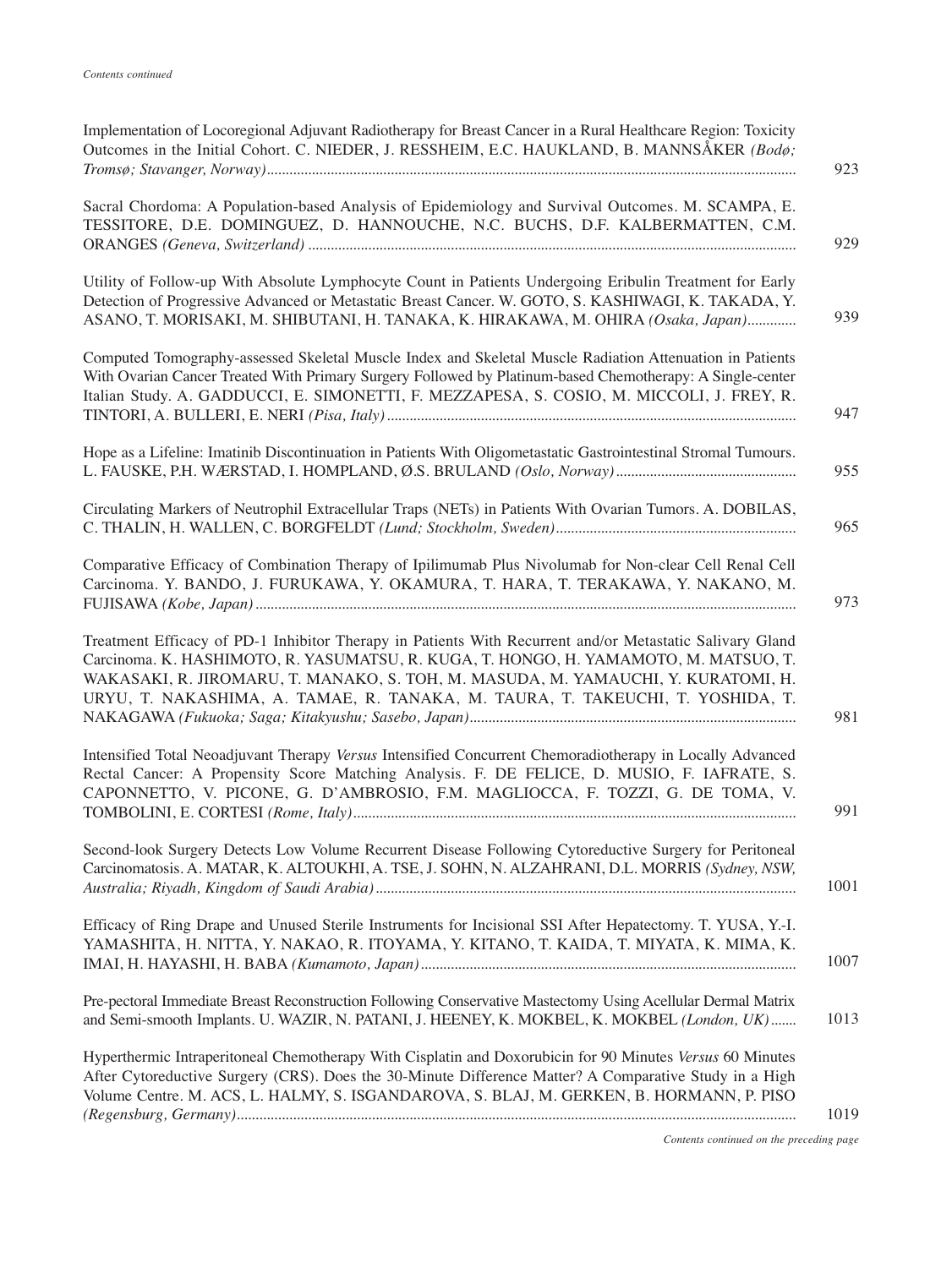| Safety and Efficacy of RAD001 (Everolimus) Administered Upon Relapse During or After Adjuvant Treatment<br>in Post-menopausal Women With Hormone Receptor Positive, HER2/neu Negative Locally Advanced or<br>Metastatic Breast Cancer (CRAD001JGR08 "MELPOMENI" study). A. ALEXOPOULOS, C. KARANIKIOTIS,<br>A. ARDAVANIS, I. BOUKOVINAS, P. MAKRANTONAKIS, C. PAPADIMITRIOU, A. ATHANASIADIS, A.<br>BOUTIS, S. GIASSAS, S. KAKOLYRIS, G. KOUMAKIS, K. PAPAZISIS, A. PSYRRI, N. ZIRAS, S. BAKA,<br>N. KENTEPOZIDIS, V. MICHALAKI (Athens; Thessaloniki; Larissa; Alexandroupolis; Piraeus, Greece)<br>1031 |  |
|-----------------------------------------------------------------------------------------------------------------------------------------------------------------------------------------------------------------------------------------------------------------------------------------------------------------------------------------------------------------------------------------------------------------------------------------------------------------------------------------------------------------------------------------------------------------------------------------------------------|--|
| Risk Factors for Hepatic Toxicity of High-dose Methotrexate in Patients With Osteosarcoma. K. ABE, A.<br>MAEDA-MINAMI, T. ISHIZU, S. IWATA, E. KOBAYASHI, T. SHIMOI, Y. KAWANO, H. HASHIMOTO, M.<br>1043                                                                                                                                                                                                                                                                                                                                                                                                  |  |
| Prognostic and Clinicopathological Significance of Lymph Node Metastasis in the Esophagogastric Junction<br>Adenocarcinoma. N. URAKAWA, S. KANAJI, S. SUZUKI, R. SAWADA, H. HARADA, H. GOTO, H.<br>HASEGAWA, K. YAMASHITA, T. MATSUDA, T. OSHIKIRI, Y. KAKEJI (Kobe; Akashi, Japan)<br>1051                                                                                                                                                                                                                                                                                                               |  |
| Spontaneous Chromosomal Aberrations in Lymphocytes and Development of Tumor in Hospital Workers. G.<br>FARKAS, Z.S. KOCSIS, G. SZÉKELY, I. KENESSEY, C. POLGÁR, Z. JURÁNYI (Budapest, Hungary)<br>1059                                                                                                                                                                                                                                                                                                                                                                                                    |  |
| Ra-223 and Ethinylestradiol Combination Therapy in Castration-resistant Prostate Cancer. T. SHIMADA, K.<br>IZUMI, H. KANO, S. KADOMOTO, T. MAKINO, R. NAITO, H. IWAMOTO, H. YAEGASHI, Y. KADONO,<br>1065                                                                                                                                                                                                                                                                                                                                                                                                  |  |
| Differences in the Therapeutic Effect of Chemotherapy Regimens for Concurrent Chemoradiotherapy of Locally<br>Advanced Nonsmall Cell Lung Cancer. M. HORIUCHI, T. OGURI, Y. KAGAWA, K. SONE, S. FUKUDA, T.<br>UEMURA, O. TAKAKUWA, K. MAENO, K. FUKUMITSU, Y. KANEMITSU, T. TAJIRI, H. OHKUBO, M.<br>1073                                                                                                                                                                                                                                                                                                 |  |
| Pretreatment Neutrophil Count and Platelet-lymphocyte Ratio as Predictors of Metastasis in Patients With<br>Osteosarcoma. Y. ARAKI, N. YAMAMOTO, K. HAYASHI, A. TAKEUCHI, S. MIWA, K. IGARASHI, T.<br>HIGUCHI, K. ABE, Y. TANIGUCHI, H. YONEZAWA, S. MORINAGA, Y. ASANO, H. TSUCHIYA<br>1081                                                                                                                                                                                                                                                                                                              |  |
| Investigation of Hypersensitivity Reactions in Carboplatin Desensitization Therapy. N. SHIBATA, K.<br>KAWAKAMI, S. HISANORI, K. KOBAYASHI, M. YUNOKAWA, H. KANAO, I. TAKI, R. MURASE, D.<br>1091                                                                                                                                                                                                                                                                                                                                                                                                          |  |
| Subsequent-abemaciclib Treatment After Disease Progression on Palbociclib in Patients With ER-positive HER2-<br>negative Metastatic Breast Cancer. H. SEKI, T. SAKURAI, A. SAKURADA, T. KINOSHITA, K. SHIMIZU<br>1099                                                                                                                                                                                                                                                                                                                                                                                     |  |
| Prognostic Significance of 3-Month Prostate-specific Antigen Level Following Androgen-deprivation Therapy<br>in Metastatic Hormone-sensitive Prostate Cancer. Y. NAGATA, T. MATSUKAWA, I. TOMISAKI, N.<br>1107                                                                                                                                                                                                                                                                                                                                                                                            |  |
| Increased Transumbilical Incision Complication Rates With Laparoscopic Colorectal Resection: A Single-center<br>Propensity Score-matched Cohort Study. K. TOMIOKA, T. AOKI, M. WATANABE, Y. ENAMI, A. FUJIMORI,<br>1115<br>T. KOIZUMI, S. GOTO, K. YAMAZAKI, K. OTSUKA, M. MURAKAMI (Shinagawa, Japan)                                                                                                                                                                                                                                                                                                    |  |
| Risk and Protective Factors for Postoperative Complications in Elderly Patients With Colorectal Cancer. T.<br>SHIRAISHI, H. OGAWA, N. OZAWA, K. SUGA, C. KOMINE, Y. SHIBASAKI, K. OSONE, T. OKADA, Y.<br>1123                                                                                                                                                                                                                                                                                                                                                                                             |  |

*Contents continued on the preceding page*